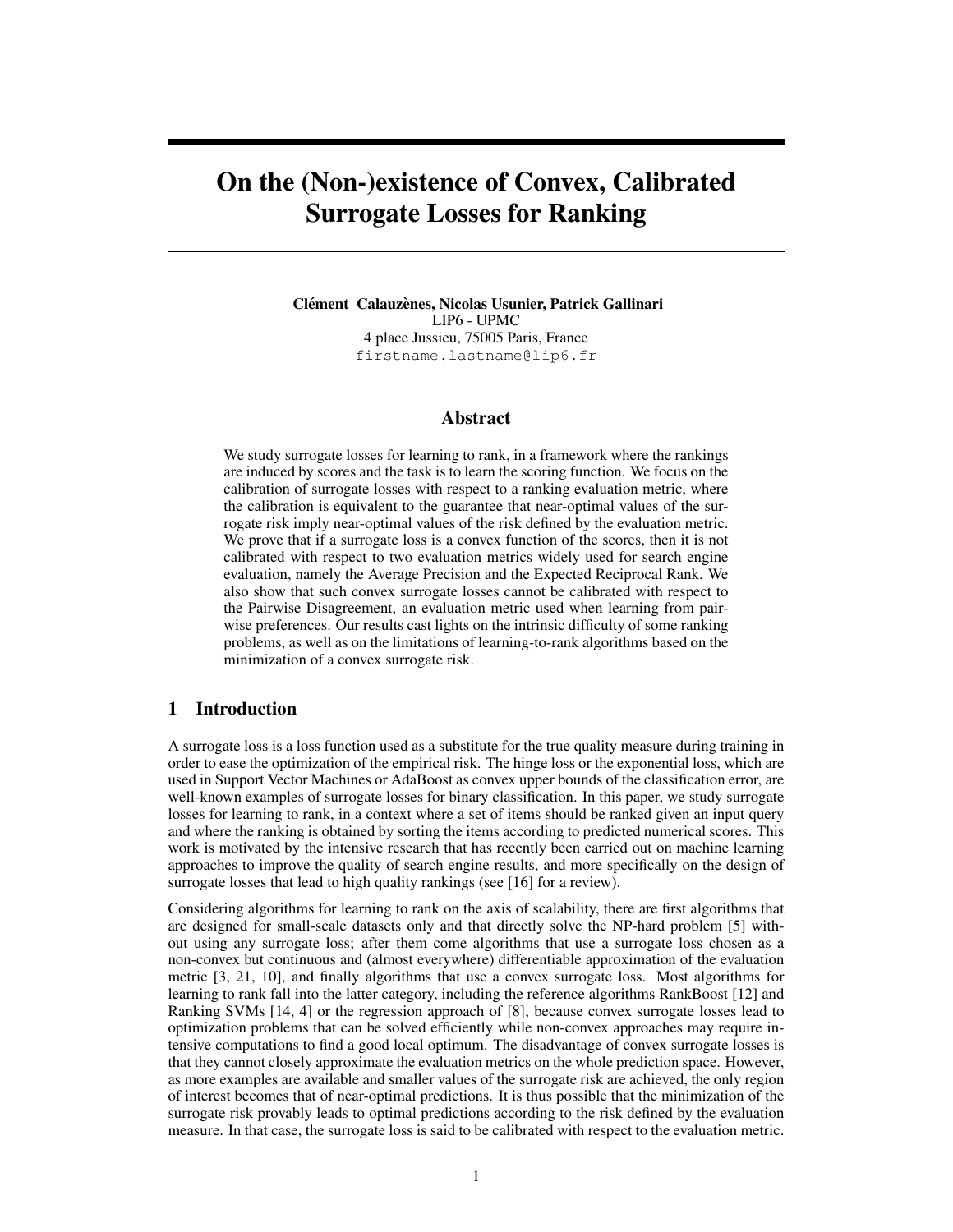The calibration of surrogate losses has been extensively studied for various classification settings [1, 26, 27, 18, 19] and for AUC optimization [7, 15]. For each of these tasks, many usual convex losses are calibrated with respect to the natural evaluation metric. In the context of learning to rank for search engines, several families of convex losses are calibrated with respect to the Discounted Cumulative Gain (DCG) and its variants [8, 2, 17]. However, other metrics than the DCG are often used as reference for the evaluation of ranked results, such as the Average Precision (AP), used in past TREC competitions [22], the Expected Reciprocal Rank (ERR), used the Yahoo! Learning to Rank Challenge [6], or the Pairwise Disagreement (PD), used when learning from pairwise preferences. And despite the multiplicity of convex losses that have been proposed for ranking, none of them was proved to be calibrated with respect to any of these three metrics. This lead us to the question of whether convex losses can be calibrated with respect to the AP, the ERR, or the PD.

Our main contribution is a definitive and negative answer to that question. We prove that if a surrogate loss is convex, then it *cannot* be calibrated with respect to any of the AP, the ERR or the PD. Thus, if one of these metrics should be optimized, the price to pay for the computational advantage of convex losses is an inconsistent learning procedure, which may converge to non-optimal predictions as the number of examples increases.

Our result generalizes previous works on non-calibration. First, Duchi et al. [11] showed that many convex losses based on pairwise comparisons, such as those of RankBoost [12] or Ranking SVMs [14, 4], are not calibrated with respect to the PD. Secondly, Buffoni et al. [2] showed that specific convex losses, called order-preserving, are not calibrated with respect to the AP or the ERR, even though these losses are calibrated with respect to (any variant of) the DCG. Our result is stronger than those because we do not make any assumption on the exact structure of the loss; our approach as a whole is also more general because it directly applies to the three evaluation metrics (AP, ERR and PD). Finally, Duchi et al. conjectured that no convex loss can be calibrated with the PD in general [11, Section 2.1] because it would provide a polynomial algorithm to solve an NP-hard problem. Our approach thus leads to a direct proof of this conjecture.

In the next section, we describe our framework for learning to rank. We then present in Section 3 the general framework of calibration of [20], and give a new characterization of calibration for the evaluation metrics we consider (Theorem 2), and the implications of the convexity of a surrogate loss. Our main result is proved in Section 4. Section 5 concludes the paper, and Section 6 is a technical part containing the full proof of Theorem 2.

**Notation** Let V, W be two sets. A *set-valued* function g from V to W maps all  $v \in V$  to a subset of  $W$  (set-valued functions appear in the paper as the result of arg min operations). Given a subset V of V, the image of V by g, denoted by  $g(V)$ , is the union of the images by g of all members of V, i.e.  $g(V) = \bigcup_{v \in V} g(v)$ . If n is a positive integer, [n] is the set  $\{1, ..., n\}$ , and  $\mathfrak{S}_n$  is the set of permutations of [n]. Boldface characters are used for vectors of  $\mathbb{R}^n$ . If  $\mathbf{x} \in \mathbb{R}^n$ , the *i*-th component of x is denoted by  $x_i$  (normal font and subscript). The cardinal of a finite set V is denoted by  $|\mathcal{V}|$ .

# 2 Ranking Framework

We describe in this section the formal framework of ranking we consider. We first present the prediction problem we address, and then define the two main objects of our study: evaluation metrics for ranking and surrogate losses. We end the section with an outline of our technical contributions.

## 2.1 Framework and Definitions

We consider a framework similar to label ranking [9] or subset ranking [8]. Let  $\mathcal X$  be a measurable space (the instance space). An instance  $x \in \mathcal{X}$  represents a query and its associated n items to rank, for an integer  $n \geq 3$ . The items are indexed from 1 to n, and the goal is to order the set of item indexes  $[n] = \{1, ..., n\}$  given x. The ordering (or ranking) is predicted by a *scoring function*, which is a measurable function  $f: \mathcal{X} \to \mathbb{R}^n$ . For any input instance x, the scoring function f predicts a vector of  $n$  relevance scores (one score for each item) and the ranking is predicted by sorting the item indexes by decreasing scores. We use permutations over  $[n]$  to represent rankings, with the following conventions. First, given a permutation  $\sigma$  in  $\mathfrak{S}_n$ , k in [n] is the rank of the item  $\sigma(k)$ ; second, low ranks are better, so that  $\sigma(1)$  is the top-ranked item.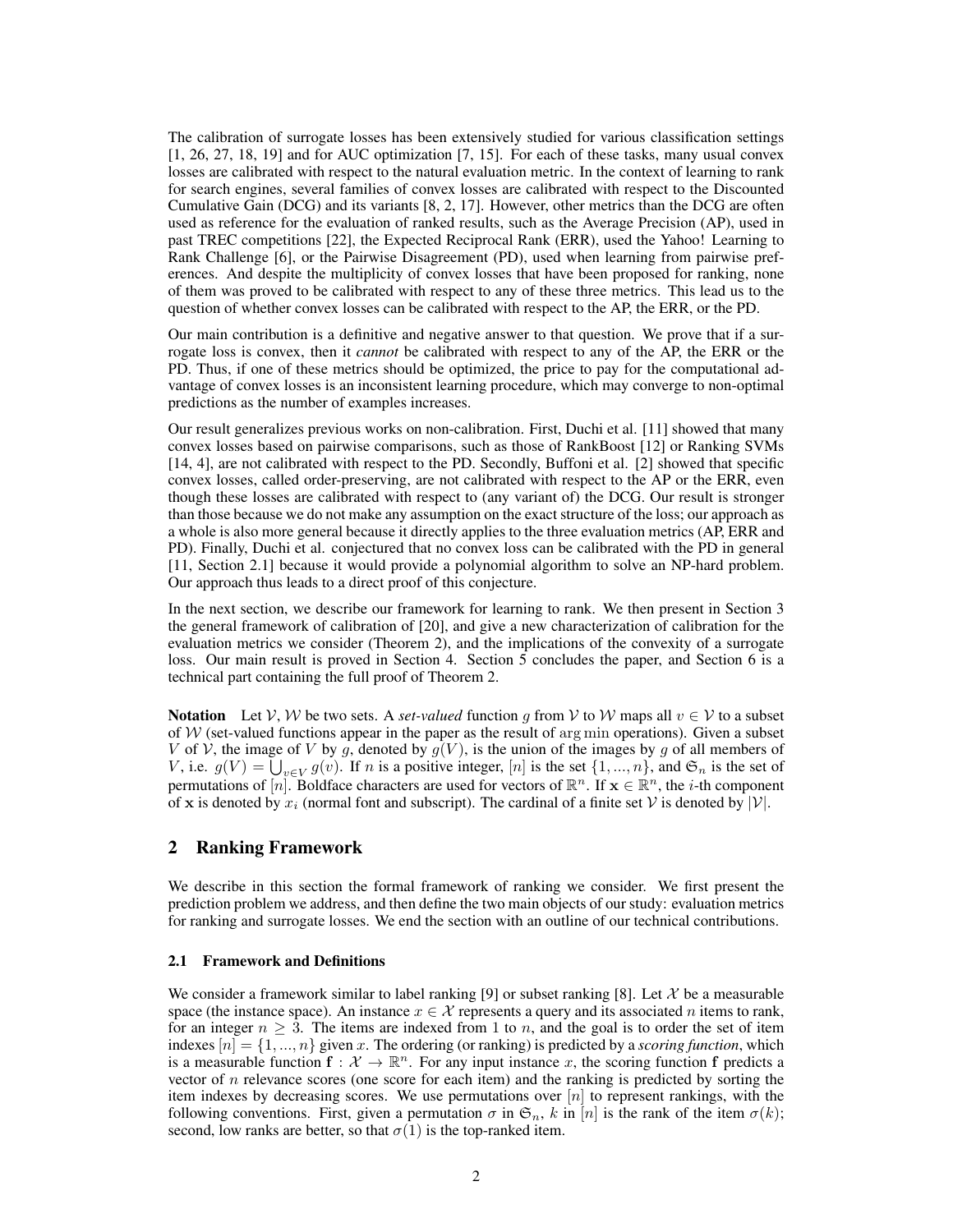| <b>TYPE OF FEEDBACK</b>                                              | METRIC                                                                                                                                                | FORMULA                                                                                                                                                   |
|----------------------------------------------------------------------|-------------------------------------------------------------------------------------------------------------------------------------------------------|-----------------------------------------------------------------------------------------------------------------------------------------------------------|
| $y \in \mathcal{Y} = \{0, , Y\}^n$ ,<br>$Y \in \mathbb{N}, Y \geq 1$ | Discounted Cumulative Gain<br>(higher values mean better performances)<br><b>Expected Reciprocal Rank</b><br>(higher values mean better performances) | $\sum_{k=1}^{n} \frac{2^{y_{\sigma(k)}} - 1}{\log(1+k)}$<br>$\sum_{k=1}^n \frac{R_k}{k} \prod_{q=1}^{k-1} (1-R_q), R_k = \frac{2^{y_{\sigma(k)}}-1}{2^Y}$ |
| $y \in \mathcal{Y} = \{0,1\}^n$                                      | <b>Average Precision</b><br>(higher values mean better performances)                                                                                  | $\frac{1}{\lvert \lbrace i : y_i = 1 \rbrace \rvert} \sum_{i : y_i = 1} \sum_{k=1}^{\sigma^{\text{-}1}(i)} \frac{y_{\sigma(k)}}{\sigma^{\text{-}1}(i)}$   |
| $y \in \mathcal{Y}$ = all DAGs over [n]                              | Pairwise Disagreement<br>(lower values mean better performances)                                                                                      | $\sum I(\sigma^{-1}(i) > \sigma^{-1}(j))$<br>$i \rightarrow i \in u$                                                                                      |

Table 1: Formulas of  $r(y, \sigma)$  for some common ranking evaluation metrics

The quality of a ranking is measured by a *ranking evaluation metric*, relatively to a *feedback*. The feedback space, denoted by  $\mathcal{Y}$ , is a *finite* set, and an evaluation metric is a function  $r : \mathcal{Y} \times \mathfrak{S}_n \to \mathbb{R}$ . We use the convention that lower values of  $r$  are preferable, and thus when we discuss existing metrics for which higher values are better (e.g. the DCG, the AP or the ERR), we implicitly consider their opposite. Table 1 gives the formula and feedback spaces of the evaluation metrics that we discuss in the paper. The first three metrics – the DCG, the ERR and the AP – are commonly used for search engine evaluation. The feedback they consider is a vector of relevance judgments (one judgment per item). The last measure we consider is the PD, which is widely used when learning from pairwise preferences. For the feedback space of the PD, we follow [11] and take  $\mathcal Y$  as the set of all directed acyclic graph (DAG) over [n]. For a DAG  $y \in \mathcal{Y}$ , there is an edge from item i to j (denoted  $i \rightarrow j \in y$ ) when i is preferred to j, or, equivalently when i should have better rank than j.

In general, using a sorting algorithm, any ranking evaluation metric  $r$  induces a quality measure on vectors of scores instead of rankings, considering that the sorting algorithm break ties randomly. Thus, using the following set-valued function from  $\mathbb{R}^n$  to  $\mathfrak{S}_n$ , called arg sort, which gives the set of rankings induced by a vector of scores:

$$
\forall \mathbf{s} = (s_1, ..., s_n) \in \mathbb{R}^n, \quad \arg\operatorname{sort}(\mathbf{s}) = \left\{ \sigma \in \mathfrak{S}_n | \forall k \in [n-1], s_{\sigma(k)} \ge s_{\sigma(k+1)} \right\},
$$

the evaluation metric on vectors of scores induced by  $r$  is defined by:

$$
\forall y \in \mathcal{Y}, \forall \mathbf{s} \in \mathbb{R}^n, \qquad r'(y, \mathbf{s}) = \sum_{\sigma \in \text{argsort}(\mathbf{s})} \frac{r(y, \sigma)}{|\arg \text{sort}(\mathbf{s})|}.
$$

For a fixed, but unknown, probability measure D on  $\mathcal{X} \times \mathcal{Y}$ , the objective of a learning algorithm is to find a scoring function **f** with low *ranking risk*  $\mathcal{R}'(D, \mathbf{f}) = \int_{\mathcal{X} \times \mathcal{Y}} r'(y, \mathbf{f}(x)) dD(\mathbf{x}, y)$  using a training set of (instance, feedback) pairs (e.g. drawn i.i.d. according to  $D$ ).

The optimization of the empirical ranking risk is usually intractable because the ranking loss is discontinuous. To address this issue, algorithms optimize the empirical risk associated to a *surrogate loss* instead. Throughout the paper, we assume that this loss is *bounded below*, so that all the infima we take are well-defined. Without loss of generality, we assume that the surrogate loss has nonnegative values, and we define a surrogate loss as a measurable function  $\ell : \mathcal{Y} \times \mathbb{R}^n \to \mathbb{R}_+$ . The surrogate risk of a scoring function **f** is then defined by  $\mathcal{L}(D, \mathbf{f}) = \int_{\mathcal{X} \times \mathcal{Y}} \ell(y, \mathbf{f}(x)) dD(x, y)$ .

### 2.2 Outline of the Analysis

Any learning algorithm that performs empirical or structural risk minimization on the surrogate risk can, at most, be expected to reach low values of the surrogate risk. The question we address in this paper is whether such an algorithm provably solves the real learning task, which is to achieve low values of the ranking risk. More formally, the criterion under study is whether the following implication holds for every sequence of scoring functions  $(f_k)_{k>0}$  and every data distribution D:

$$
\mathcal{L}(D, \mathbf{f}_k) \underset{k \to \infty}{\longrightarrow} \inf_{\mathbf{f}} \mathcal{L}(D, \mathbf{f}) \Rightarrow \mathcal{R}'(D, \mathbf{f}_k) \underset{k \to \infty}{\longrightarrow} \inf_{\mathbf{f}} \mathcal{R}'(D, \mathbf{f})
$$
(1)

where the infima are taken over all scoring functions. In particular, we show that if a surrogate loss is convex in the sense that  $\ell(y,.)$  is convex for every  $y \in \mathcal{Y}$ , and if the evaluation metric is the AP,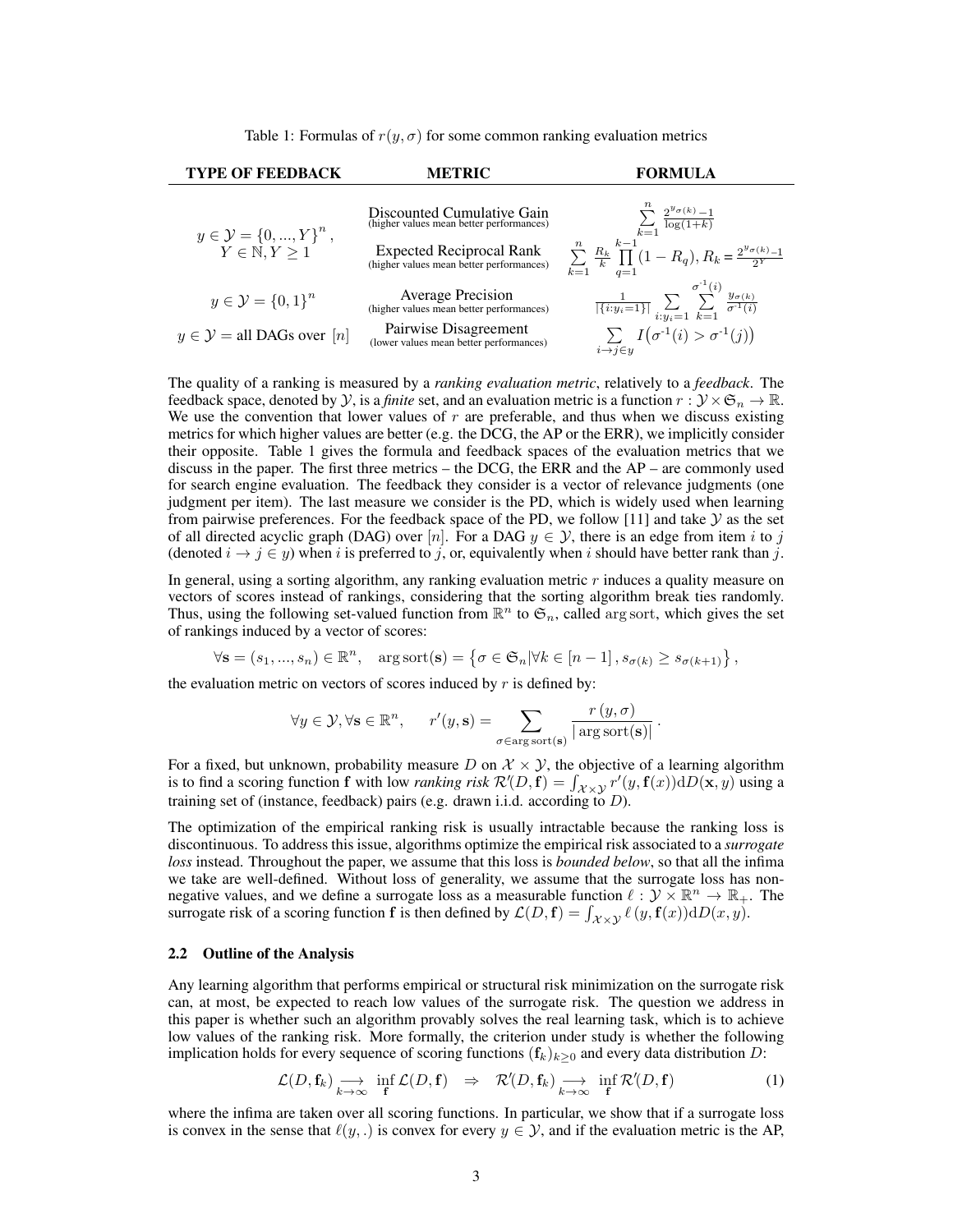the ERR or the PD, then there are distributions and sequences of scoring functions for which (1) does not hold. In other words, we show that learning-to-rank algorithms that define their objective through a convex surrogate loss cannot provably optimize any of these evaluation metrics.

In order to perform a general analysis for all the three evaluation metrics, we consider Assumption (A) below, which formalizes the common property of these metrics that is relevant to our study. Intuitively, it means that for any given item, there is a feedback for which the performance only depends on the rank of this item, with a strict improvement of performances when one improves the rank of the item:

(A)  $\exists \beta_1 < \beta_2 < ... < \beta_n$  such that  $\forall i \in [n]$ ,  $\exists y \in \mathcal{Y} : \forall \sigma \in \mathfrak{S}_n$ ,  $r(y, \sigma) = \beta_{\sigma^{-1}(i)}$ .

Note that in the assumption, the values of  $\beta_k$  (i.e. the performance when item i is predicted at rank  $k$ ) are the same for all items. This is not a strong requirement because the metrics we consider do not depend on how we index the elements. The DCG, the AP and the ERR satisfy  $(A)$ : for each i, we take the vector of relevance with a 1 for item  $i$  and 0 for all other items so that the values of the metrics only depends on the rank of  $i$  (which should be ranked first). The PD satisfies Assumption (A) as well: for each i, take y as the DAG containing the edges  $i \to j, \forall j \in [n] \setminus \{i\}$  and only those edges. For this feedback,  $i$  is preferred to all other items (and no preference is specified regarding the other items) and thus the quality of a ranking only depends on the rank of  $i$ .

Our analysis is organized as follows. In the next section, we introduce the notion of a calibrated surrogate loss defined by Steinwart [20], which is a criterion equivalent to (1). We then obtain a new condition that is equivalent to calibration when  $(A)$  holds, and finally we restrict our attention to evaluation metrics satisfying (A) and to convex surrogate losses. In that context, using our new condition for calibration, we show that evaluation metrics with a calibrated surrogate loss necessarily satisfy a specific property. Then, in Section 4, we prove that the AP, the ERR and the PD do not satisfy this property. Since Assumption (A) holds for these three metrics, this latter result implies that they do not have any convex and calibrated surrogate loss. Equivalently, it implies that (1) does not hold in general for these metrics if the surrogate loss is convex.

## 3 A New Characterization of Calibration

We present in this section the notion of calibration as studied in [20], which is the basis of our work. Then, we provide a characterization of calibration more specific to the evaluation metrics we consider, that relates more closely calibrated surrogate losses and evaluation metrics. This more specific characterization of calibration is the starting point of the analysis of convex and calibrated surrogate losses carried out in the last subsection and that allows us to state the results of Section 4.

#### 3.1 The Framework of Calibration

Applying the general results of [20] to our setting, the criterion defined by (1) can be studied by restricting our attention to the contributions of a single instance to the surrogate and ranking risk. These contributions are called the *inner surrogate risk* and the *inner ranking risk* respectively. Denoting the set of probability distributions over  $\mathcal Y$  by  $\mathcal P = \{p : \mathcal Y \to [0,1]|\sum_{y \in \mathcal Y} p(y) = 1\}$ , the inner risks are respectively defined for all  $p \in \mathcal{P}$  and all  $\mathbf{s} \in \mathbb{R}^n$  by:

$$
L(p, \mathbf{s}) = \sum_{y \in \mathcal{Y}} p(y) \ell(y, \mathbf{s})
$$

$$
\text{and} \hspace{0.3cm} R'(p, \mathbf{s}) = \sum_{\sigma \in \arg\operatorname{sort}(\mathbf{s})} \frac{R\left(p, \sigma\right)}{|\arg\operatorname{sort}(\mathbf{s})|} \, , \quad \text{where} \hspace{0.3cm} \forall \sigma \in \mathfrak{S}_n, R\left(p, \sigma\right) = \sum_{y \in \mathcal{Y}} p(y) r\left(y, \sigma\right).
$$

Their optimal values are denoted by  $\underline{L}(p) = \inf_{\mathbf{s} \in \mathbb{R}^n} L(p, \mathbf{s})$  and  $\underline{R}'(p) = \underline{R}(p) = \min_{\sigma \in \mathfrak{S}_n} R(p, \sigma)$ .

More precisely,  $[20,$  Theorem 2.8] shows that  $(1)$  holds for any distribution D and any sequence of scoring functions if and only if the surrogate loss is r-calibrated according to the definition below. Similarly to  $(1)$ , the calibration is an implication of two limits, but it involves the inner risks  $L$  and  $R'$  instead of the risks  $\mathcal L$  and  $\mathcal R'$ . For convenience in the rest of the work, we write the implication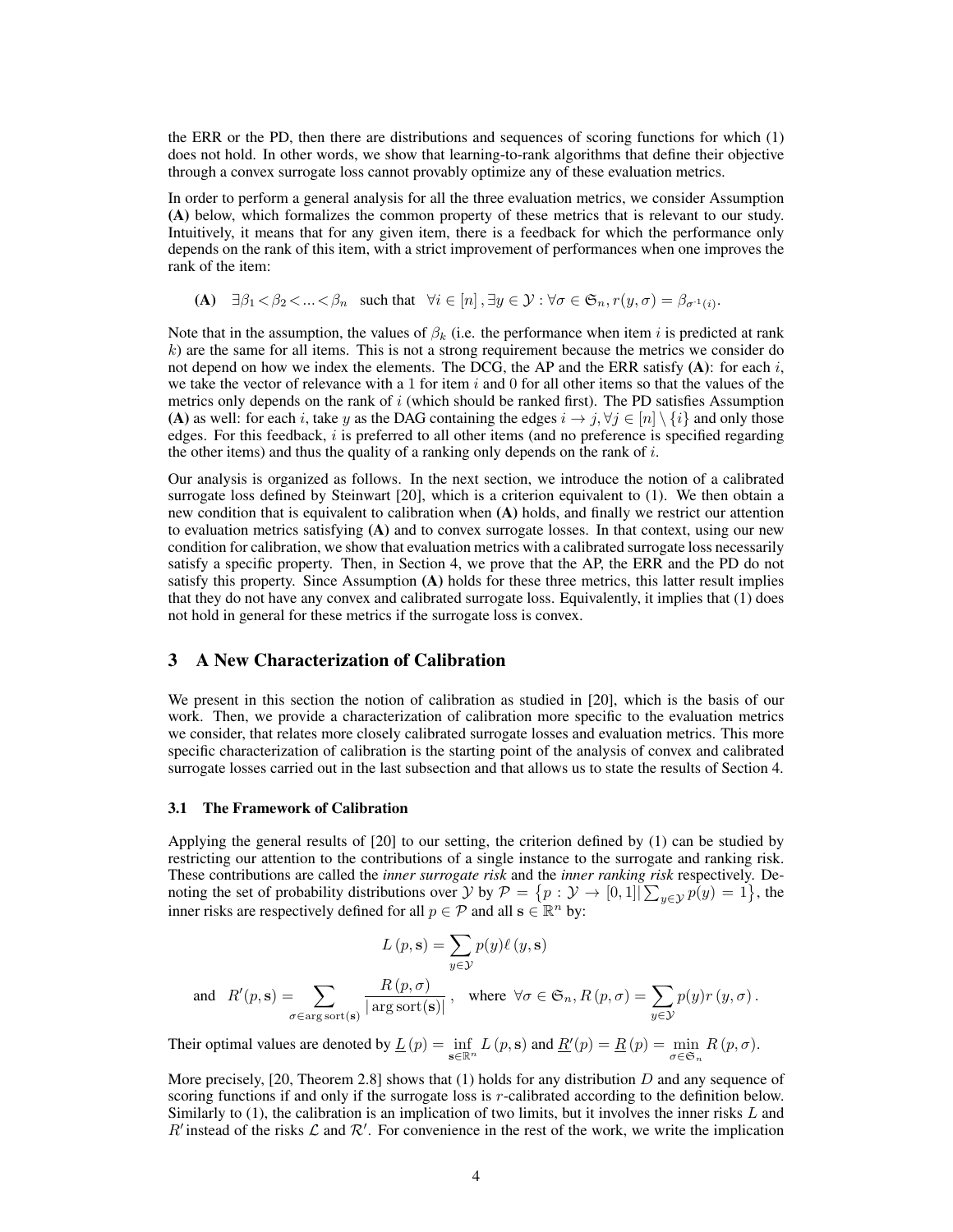between the two limits of  $L$  and  $R'$  as an inclusion of the sets of near-optimal vectors of scores. For any  $\varepsilon > 0$  and  $\delta > 0$ , the latter sets are respectively denoted by

 $\mathcal{M}_{\ell}(p,\delta) = \{ \mathbf{s} \in \mathbb{R}^n | L(p,\mathbf{s}) - \underline{L}(p) < \delta \}$  and  $\mathcal{M}_r(p,\varepsilon) = \{ \mathbf{s} \in \mathbb{R}^n | R'(p,\mathbf{s}) - \underline{R}'(p) < \varepsilon \}$ , so that the definition of an  $r$ -calibrated loss is the following:

**Definition 1.** [20, Definition 2.7] The surrogate loss  $\ell$  is r-calibrated if

 $\forall p \in \mathcal{P}, \forall \varepsilon > 0, \exists \delta > 0 : \mathcal{M}_{\ell}(p, \delta) \subseteq \mathcal{M}_{r}(p, \varepsilon)$ .

#### 3.2 Calibration through Optimal Rankings

Definition 1 is the starting point of our analysis, and our goal is to show that if the evaluation metric is the AP, the ERR or the PD, then no convex surrogate loss can satisfy it. The goal of this subsection is to give a stronger characterization of  $r$ -calibrated surrogate losses when Assumption (A) holds. The starting point of this characterization is to rewrite Definition 1 in terms of rankings induced by the sets of near-optimal scores, from which we can deduce that  $\ell$  is r-calibrated if and only if<sup>1</sup>:

 $\forall p \in \mathcal{P}, \forall \varepsilon > 0, \exists \delta > 0 : \arg \text{sort}(\mathcal{M}_\ell(p, \delta)) \subseteq \arg \text{sort}(\mathcal{M}_r(p, \varepsilon)).$ 

In contrast to this characterization of calibration, our result (Theorem 2 below), which is specific to metrics that satisfy (A), replaces the inclusion (which can be strict in general) of sets of ranking by an equality when  $\varepsilon$  tends to 0. More specifically, we define the set of optimal rankings for the inner ranking risk with the following set-valued function from  $P$  to  $\mathfrak{S}_n$ :

$$
\forall p \in \mathcal{P}, \quad \mathcal{A}_r(p) = \argmin_{\sigma \in \mathfrak{S}_n} R(p, \sigma),
$$

so that when Assumption (A) holds, the set of optimal rankings is *equal* to a set of rankings induced by near-optimal scores of the inner surrogate risk:

**Theorem 2.** If Assumption (A) holds, then  $\ell$  is r-calibrated if and only if

$$
\forall p \in \mathcal{P}, \exists \delta > 0 \text{ s.t. } \arg \text{sort}(\mathcal{M}_{\ell}(p, \delta)) = \mathcal{A}_r(p) .
$$

The proof of Theorem 2 is deferred to Section 6 at the end of the paper. This theorem enables us to relate the surrogate loss and the evaluation metric so that the convexity of  $\ell$  induces some constraints on r that are not satisfied by all evaluation metrics.

#### 3.3 The implication of Convexity on Sets of Optimal Rankings

If  $\ell(y,.)$  is convex for all  $y \in \mathcal{P}$ , then the inner risk  $L(p,.)$  is also convex for every distribution  $p \in \mathcal{P}$ . This implies that  $\mathcal{M}_\ell(p,\delta)$  is a convex subset of  $\mathbb{R}^n$ . Thus, if  $\ell$  is r-calibrated, then Theorem 2 implies that  $\mathcal{A}_r(p) = \arg \text{sort}(\mathcal{M}_\ell(p, \delta))$  is a set of rankings induced by a convex set of  $\mathbb{R}^n$ .

The following theorem presents a condition that the set  $\mathcal{A}_r(p)$  must satisfy if it is generated by a convex set of scores: if there exists at least one pair of items  $(i, j)$  which are inverted in two rankings of  $\mathcal{A}_r(p)$ , then i and j are "indifferent" in  $\mathcal{A}_r(p)$ :

**Theorem 3.** Assume that for all  $y \in \mathcal{Y}$ , the function  $s \mapsto \ell(y, s)$  is convex. If Assumption (A) holds *and*  $\ell$  *is* r-calibrated, then r satisfies:  $\forall p \in \mathcal{P}, \forall i, j \in [n]$ ,  $\forall \sigma, \sigma' \in \mathcal{A}_r(p)$ ,

$$
\sigma^{-1}(i) < \sigma^{-1}(j) \text{ and } \sigma'^{-1}(i) > \sigma'^{-1}(j) \implies \exists \mathbf{s} \in \mathbb{R}^n : s_i = s_j \text{ and } \arg \text{sort}(\mathbf{s}) \subseteq \mathcal{A}_r(p) \tag{2}
$$

*Proof of Theorem 3.* Assume that the conditions of the theorem are satisfied. From now on, we fix some  $p \in \mathcal{P}$  and two i and j in [n]. Take  $\sigma$  and  $\sigma'$  in  $\mathcal{A}_r(p)$  and assume that  $\sigma^{-1}(i) < \sigma^{-1}(j)$ and  $\sigma^{-1}(i) > \sigma^{-1}(j)$ . Since Assumption (A) holds, there is a  $\delta > 0$  such that  $\mathcal{A}_r(p) =$ arg sort  $(M_\ell(p,\delta))$  by Theorem 2. Thus, there are two score vectors u and v in  $\mathcal{M}_\ell(p,\delta)$  such that  $u_i \ge u_j$  (u induces the ranking  $\sigma$ ) and  $v_i \le v_j$  (v induces the ranking  $\sigma'$ ).

Moreover, since  $\ell$  is convex, the function  $L(p,.)$  is convex for every  $p \in \mathcal{P}$ , and thus  $\mathcal{M}_{\ell}(p, \delta)$  is convex. Consequently, for all  $t \in [0, 1]$ , the vector  $\gamma(t) = (1 - t)\mathbf{u} + t\mathbf{v}$  belongs to  $\mathcal{M}_{\ell}(p, \delta)$ . We define  $g : t \mapsto \gamma_i(t) - \gamma_j(t)$  for  $t \in [0, 1]$ . Then, g is continuous, with  $g(0) = u_i - u_j \ge 0$  and  $g(1) = v_i - v_j \le 0$ . By the intermediate value theorem, there is  $t_0 \in [0, 1]$  such that  $g(t_0) = 0$ . The consequence is that the score vector s, defined by  $s = \gamma(t_0)$ , satisfies  $s \in \mathcal{M}_{\ell}(p, \delta)$  and  $s_i = s_j$ .

<sup>&</sup>lt;sup>1</sup>We remind to the reader the notation  $\arg \text{sort}(\mathcal{M}_{\ell}(p, \delta)) = \bigcup_{\mathbf{s} \in \mathcal{M}_{\ell}(p, \delta)} \arg \text{sort}(\mathbf{s}).$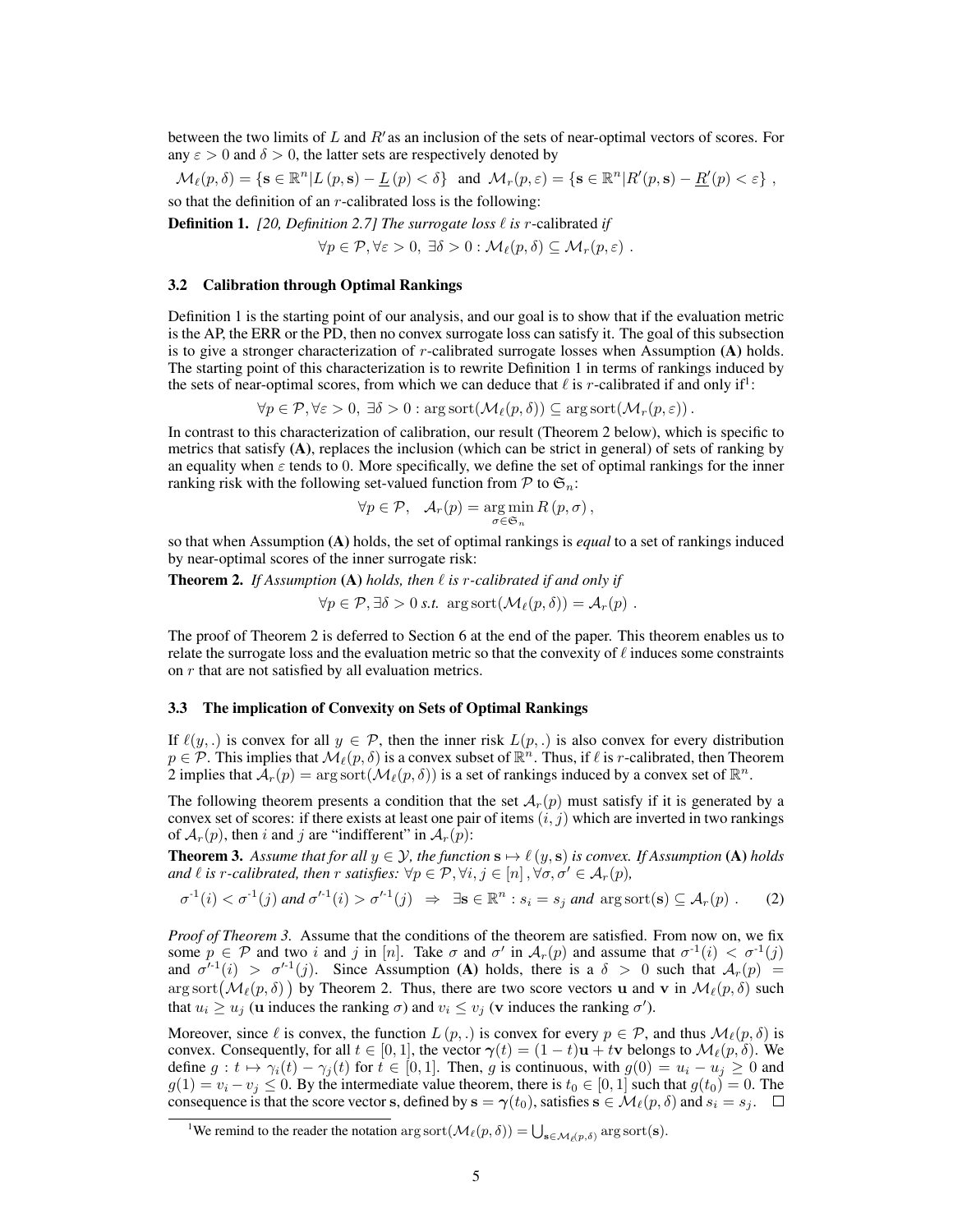Table 2: Examples for Corollary 4. There are three elements to rank.  $i \succ j \succ k$  represents the permutation that ranks item i first, j second and  $k$  last. For the ERR and the AP, we consider binary relevance judgments.  $p_{110}$  denotes a Dirac distribution at the feedback vector  $y = [1, 1, 0]$ .  $p_{001}$ is defined similarly. For the Pairwise Disagreement,  $p_{1 \geq 2 \geq 3}$  is the Dirac distribution at the DAG containing the edges  $1 \rightarrow 2$ ,  $2 \rightarrow 3$  and  $1 \rightarrow 3$ , i.e. the DAG corresponding to  $1 \succ 2 \succ 3$ . The Dirac distribution at the DAG containing only the edge  $3 \rightarrow 1$  is denoted by  $p_{3 \succ 1}$ . In all cases,  $\tilde{p}(\alpha)$ is a mixture between two Dirac distributions. The sets  $\mathcal{A}_r(\tilde{p}(\alpha))$  are obtained by direct calculations. The set  $\mathcal{A}_r(\tilde{p}(\alpha))$  is the same for all  $\alpha$ s in the range given in the third column.

| DISTRIBUTION $\tilde{p}(\alpha)$        |            | <b>METRIC</b> RANGE OF $\alpha$                                   | $\mathcal{A}_r(\tilde{p}(\alpha))$                                                                                                             |
|-----------------------------------------|------------|-------------------------------------------------------------------|------------------------------------------------------------------------------------------------------------------------------------------------|
| $(1 - \alpha)p_{110} + \alpha p_{001}$  | ERR<br>AP. | $\alpha \in (\frac{1}{3},\frac{1}{2})$<br>$\alpha = \frac{5}{13}$ | $\{(1 \succ 3 \succ 2), (2 \succ 3 \succ 1)\}\$<br>$\{(1 \succ 2 \succ 3), (3 \succ 1 \succ 2),$<br>$(2 \succ 1 \succ 3), (3 \succ 2 \succ 1)$ |
| $(1-\alpha)p_{1>2>3}+\alpha p_{3>1}$ PD |            | $\alpha \in (\frac{2}{3}, 1)$                                     | $\{(2 \succ 3 \succ 1), (3 \succ 1 \succ 2)\}\$                                                                                                |

The contrapositive of Theorem 3 is our technical tool to prove the nonexistence of convex and calibrated losses. Indeed, for a given evaluation metric  $r$ , if we are able to exhibit a distribution  $p \in \mathcal{P}$  such that (2) is not satisfied, this evaluation metric cannot have a surrogate loss both convex and calibrated. In the next subsection, we apply this argument to the AP, the ERR and the PD.

Remark 1. *It has been proved by several authors that there exist convex surrogate losses that are DCG-calibrated [8, 2, 17]. Thus, the DCG satisfies* (2)*. It can be seen by observing that the optimal rankings for the DCG are* exactly *those generated by sorting the items according to the vector of* score  $\mathbf{s}^*(p)$  defined by  $s_i^*(p) = \sum_{y \in \mathcal{Y}} p(y) 2^{y_i}$ , i.e.  $\mathcal{A}_r(p) = \arg \text{sort}(\mathbf{s}^*(p))$ .

## 4 Nonexistence Results

We now present the main result of the nonexistence of convex, calibrated surrogate losses:

Corollary 4. *No convex surrogate loss is calibrated with respect to the AP, the ERR or the PD.*

*Proof.* We consider the case where there are three elements to rank, and we use the examples and the notations of Table 2. Since all three metrics satisfy  $(A)$ , Theorem 3 implies that if r (taken as either the AP, the ERR or the PD) has a calibrated, convex surrogate loss, then, for any distribution  $\tilde{p}(\alpha)$ , we have: if item i is preferred to j according to a ranking in  $\mathcal{A}_r(\tilde{p}(\alpha))$ , and j is preferred to i according to another ranking in  $\mathcal{A}_r(\tilde{p}(\alpha))$ , then one of the two assertions below must hold:

(a) 
$$
\{(i \succ j \succ k), (j \succ i \succ k)\}\subseteq \mathcal{A}_r(\tilde{p}(\alpha)),
$$
 (b)  $\{(k \succ i \succ j), (k \succ j \succ i)\}\subseteq \mathcal{A}_r(\tilde{p}(\alpha))$ 

because there exists  $\mathbf{s} \in \mathbb{R}^3$  such that  $\arg \text{sort}(\mathbf{s}) \subseteq \mathcal{A}_r(\tilde{p}(\alpha))$  for which either  $s_i = s_j \leq s_k$  or  $s_i = s_j \ge s_k$ . Now, let us consider the case of the ERR. Taking an arbitrary  $\alpha \in (\frac{1}{3}, \frac{1}{2})$ , we see on the last column of Table 2 that  $A_r(\tilde{p}(\alpha))$  contains two rankings: one of them ranks item 1 before item 2, and the other one ranks 2 before 1. If the ERR had a convex calibrated surrogate loss, then either (a) or (b) should hold. However, we see that neither (a) nor (b) holds. Thus their is no convex, ERR-calibrated surrogate loss. For the AP, a similar argument with items 1 and 3 leads to the conclusion. For the PD, taking any two items leads to the result. П

A first consequence of Corollary 4 is that for ranking problems evaluated in terms of AP, ERR or PD, surrogate losses defined as convex upper bounds on an evaluation metric as discussed in [24], as well as convex surrogate losses proposed in the structured output framework such as  $\text{SVM}^{map}$ [25] are not calibrated with respect to the evaluation metric they are designed for. The convex surrogate losses used by most participants of the recent Yahoo! Learning to Rank Challenge [6] are also not calibrated with respect to the ERR, the official evaluation metric of the challenge. The fact that the minimization of a non-calibrated surrogate risk leads to suboptimal prediction functions on some data distributions suggests that convex losses are not a definitive solution to learning to rank. Significant improvements in performances may then be obtained by switching to other approaches than the optimization of a convex risk.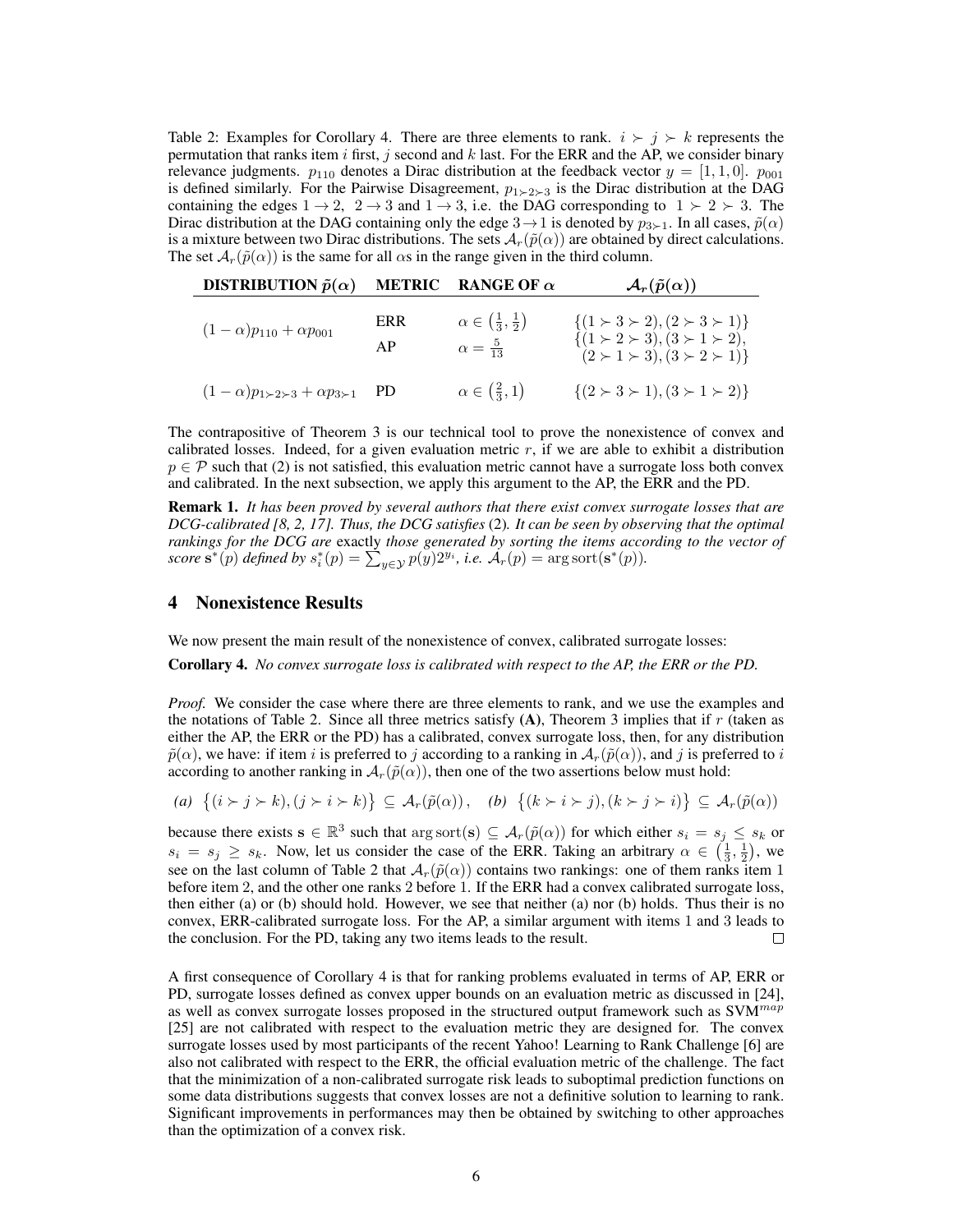## 5 Conclusion

We proved that convex surrogate losses cannot be calibrated with three major ranking evaluation metrics. The result cast light on the intrinsic limitations of all algorithms based on (empirical) convex risk minimization for ranking, even though most existing algorithms for learning to rank follow this approach. A possible direction for future work is to study whether the calibration of convex losses can be obtained under low noise conditions. Such studies was carried out for the PD [11], and calibrated, convex surrogate losses were found for special cases of practical interest. Nonetheless, in order to obtain algorithms that do not rely on low noise assumptions, our results suggest to explore whether alternatives to convex surrogate approaches can lead to improvements in terms of performances. A first possibility is to turn to non-convex losses for ranking as in [10, 3], and to study the calibration of such losses. Another alternative is to use another surrogate approach than scoring, such as directly learning pairwise preferences [13], even though the reconstruction of an optimal ranking, given the pairwise predictions, that is optimal for evaluation metrics such as the AP, the ERR or the PD is still mostly an open issue.

## 6 Proof of Theorem 2

We remind the statement of Theorem 2: if r satisfies  $(A)$ , then  $\ell$  is r-calibrated if and only if for all  $p \in \mathcal{P}$ , there exists  $\delta > 0$  such that  $\mathcal{A}_r(p) = \arg \text{sort}(\mathcal{M}_\ell(p, \delta))$ . We prove the result using the following set-valued function which defines the set of optimal rankings for the inner surrogate risk:

$$
\mathcal{A}_{\ell}(p) = \underset{\sigma \in \mathfrak{S}_n}{\arg \min} \widetilde{L}(p, \sigma) \text{ where } \widetilde{L}(p, \sigma) = \inf \left\{ L(p, \mathbf{s}) \, | \, \mathbf{s} \in \mathbb{R}^n \text{ s.t. } \sigma \in \arg \text{sort}(\mathbf{s}) \right\}.
$$

Then, Theorem 2 is a direct implication of the two following claims that we prove in this section:

- (a) the assertion  $\forall p \in \mathcal{P}, \exists \delta > 0, \arg sort(\mathcal{M}_{\ell}(p, \delta)) = \mathcal{A}_{\ell}(p)$  is true in general;
- (b) if Assumption (A) holds, then  $\ell$  is r-calibrated if and only if  $\forall p \in \mathcal{P}, \mathcal{A}_{\ell}(p) = \mathcal{A}_{r}(p)$ .

The proof of these two claims is based on three lemmas that we present before the final proof. The first lemma, which does not need any assumption on the evaluation metric, both proves equality (a) and provides a general characterization of calibration in terms of optimal rankings. The second lemma concerns the surrogate loss; it states that a slight perturbation in p does not affect "too much"  $\mathcal{A}_{\ell}(p)$ . The third lemma concerns evaluation metrics and gives a simple consequence of Assumption (A). The final proof of Theorem 2 connects all these pieces together to prove (b).

Lemma 5. *The following claims are true:*

- $(i)$   $\forall p \in \mathcal{P}, \forall \delta > 0, \quad \mathcal{A}_{\ell}(p) \subseteq \arg \text{sort}(\mathcal{M}_{\ell}(p, \delta)).$
- (*ii*)  $\forall p \in \mathcal{P}, \exists \delta_0 > 0 : \mathcal{A}_{\ell}(p) = \arg \text{sort}(\mathcal{M}_{\ell}(p, \delta_0)).$
- *(iii)*  $\ell$  *is* r-calibrated if and only if:  $\forall p \in \mathcal{P}, A_{\ell}(p) \subseteq A_r(p)$ .

*Proof.* (*i*) Fix  $p \in \mathcal{P}$  and  $\delta > 0$ . Let  $\sigma \in \mathcal{A}_{\ell}(p)$ . By the definition of  $\tilde{L}$ , there is an  $s \in \mathbb{R}^n$  such that  $\sigma \in \arg \text{sort(s)}$  and  $L(p, s) - \tilde{L}(p, \sigma) < \delta$ . Since  $\tilde{L}(p, \sigma) = \min_{\sigma' \in \mathfrak{S}_n} \tilde{L}(p, \sigma') = \underline{L}(p)$ , we have  $L(p, s) - L(p) < \delta$ . This proves  $s \in \mathcal{M}_{\ell}(p, \delta)$  and thus  $\sigma \in \arg \text{sort}(\mathcal{M}_{\ell}(p, \delta))$ .

(*ii*) Fix  $p \in \mathcal{P}$  and take  $\delta_0 = \min_{\sigma \notin \mathcal{A}_{\ell}(p)} L(p, \sigma) - L(p) > 0$ , with the convention  $\min \emptyset = +\infty$ . The choice of  $\delta_0$  guarantees that  $\forall s \in \mathbb{R}^n$ ,  $L(p, s) - L(p) < \delta_0 \Rightarrow \arg \text{sort}(s) \subseteq \mathcal{A}_{\ell}(p)$ , which is equivalent to  $\arg \text{sort}(\mathcal{M}_{\ell}(p, \delta_0)) \subseteq \mathcal{A}_{\ell}(p)$ . The reverse inclusion is given by the first point.

*(iii)* Since  $r$  can only take a finite set of values, we can prove that  $\ell$  is  $r$ -calibrated if and only if:  $\forall p \in \mathcal{P}, \exists \delta > 0$ :  $\forall \mathbf{s} \in \mathbb{R}^n, L(p, \mathbf{s}) - \underline{L}(p) < \delta \Rightarrow R'(p, \mathbf{s}) = \underline{R}'(p)$ . Moreover, we have  $R'(p, s) = R'(p) \Leftrightarrow \arg \text{sort}(s) \subseteq A_r(p)$  since  $R'(p, s)$  is the mean of  $R(p, \sigma)$  for  $\sigma \in \arg\text{sort}(s)$ . Thus,  $\ell$  is r-calibrated if and only if for every  $p \in \mathcal{P}$ , there exists  $\delta > 0$  such that  $\arg sort(M_\ell(p,\delta)) \subseteq \mathcal{A}_r(p)$ . This characterization and the first two points give the result.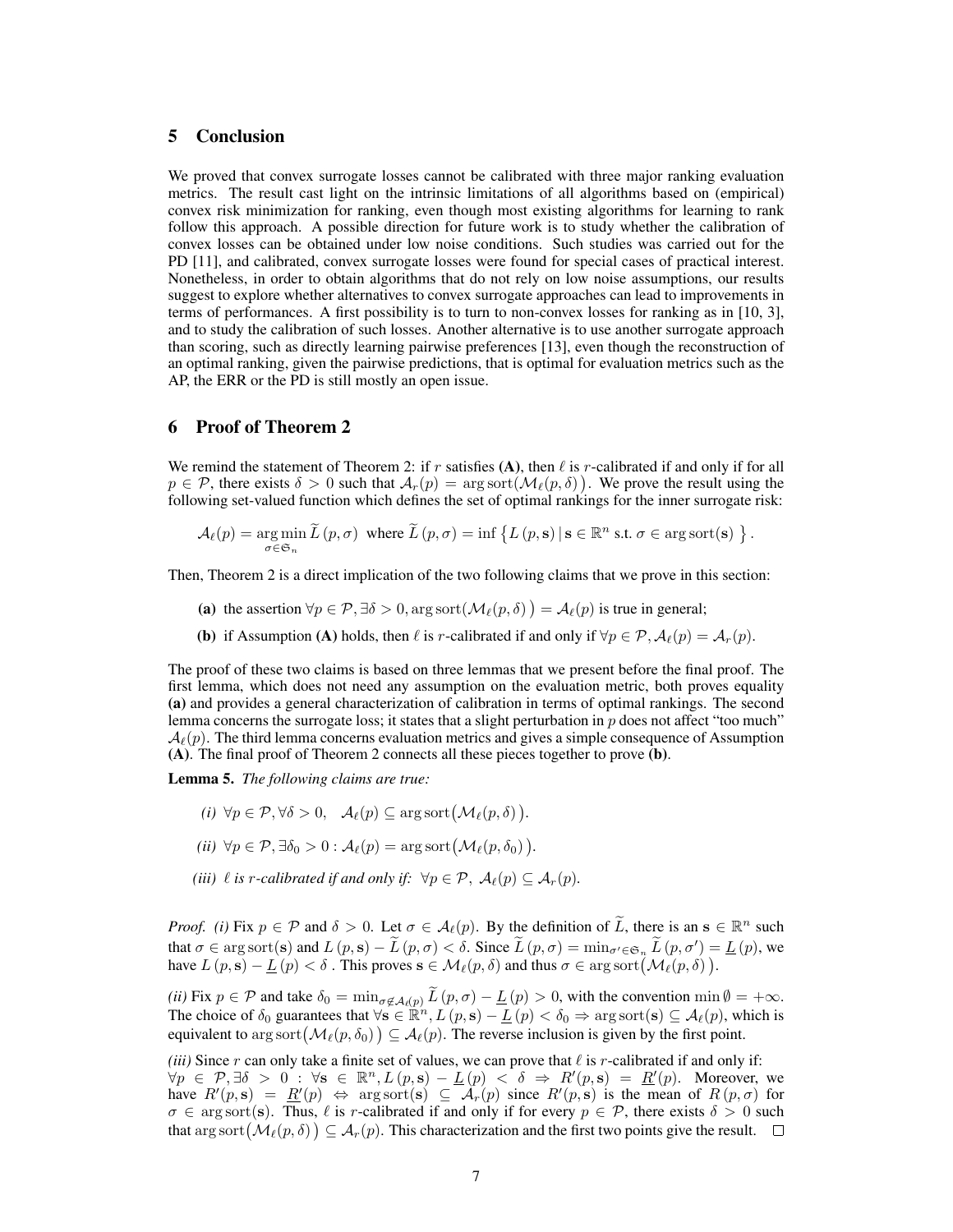We now present a more technical result on  $A_\ell$ , which shows the set of optimal rankings cannot dramatically change under a slight perturbation in the distribution over the feedback space. From now on, for any  $p \in \mathcal{P}$  and any  $\eta > 0$ , we denote by  $B(p, \eta)$  the open ball of  $\mathcal{P}$  (with respect to  $\|\cdot\|_1$ ) of radius  $\eta$  centered at p, i.e.  $B(p, \eta) = \{p' \in \mathcal{P} | \|p - p'\|_1 < \eta\}.$ 

**Lemma 6.**  $\forall p \in \mathcal{P}, \exists \eta > 0$  such that  $\mathcal{A}_{\ell}(B(p, \eta)) = \mathcal{A}_{\ell}(p)$ .

*Proof.* Note that  $A_\ell(p) \subseteq A_\ell(B(p, \eta))$  since  $p \in B(p, \eta)$ . We now prove  $A_\ell(B(p, \eta)) \subseteq A_\ell(p)$ ; the main argument is that  $\tilde{L}(\cdot, \sigma)$  is continuous for every  $\sigma$  because  $\mathcal Y$  is finite [23, Theorem 2]. Indeed, let us fix  $p \in \mathcal{P}$  and define  $\varepsilon = \frac{1}{2} \big( \min_{\sigma' \notin \mathcal{A}_{\ell}(p)} \widetilde{L}(p, \sigma') - \underline{L}(p) \big)$ . For each  $\sigma \in \mathfrak{S}_n$ , since  $\widetilde{L}(.,\sigma)$  is continuous, there exists  $\eta_{\sigma} > 0$  such that  $\forall p' \in B(p,\eta_{\sigma}), |\widetilde{L}(p',\sigma) - \widetilde{L}(p,\sigma)| < \varepsilon$ .

Let  $\eta = \min_{\sigma \in \mathfrak{S}_n} \eta_{\sigma}$ , and let  $p'$  be an arbitrary member of  $B(p, \eta)$ . By the definition of  $\varepsilon$ , we have:

$$
\forall \sigma' \notin \mathcal{A}_{\ell}(p), \widetilde{L}(p', \sigma') = \widetilde{L}(p', \sigma') - \widetilde{L}(p, \sigma') + \widetilde{L}(p, \sigma') - \underline{L}(p) + \underline{L}(p) > -\varepsilon + 2\varepsilon + \underline{L}(p).
$$

Thus,  $\forall \sigma' \notin \mathcal{A}_{\ell}(p), \widetilde{L}(p', \sigma') > \underline{L}(p) + \varepsilon$ . Additionally, the definition of  $\eta$  gives  $\forall \sigma \in$  $\mathcal{A}_{\ell}(p), \tilde{L}(p', \sigma) < \underline{L}(p) + \varepsilon$ . Thus, we have  $\min_{\sigma' \notin \mathcal{A}_{\ell}(p)} \tilde{L}(p', \sigma') > \min_{\sigma \in \mathcal{A}_{\ell}(p)} \tilde{L}(p', \sigma)$ . This proves that a ranking that is not optimal for  $\tilde{L}(p_1)$  cannot be optimal for  $\tilde{L}(p',.)$ . Thus  $\mathcal{A}_{\ell}(p') \subseteq \mathcal{A}_{\ell}(p)$  from which we conclude  $\mathcal{A}_{\ell}(B(p,\eta)) \subseteq \mathcal{A}_{\ell}(p)$ . П

Now that we have studied the properties of  $A_\ell$ , we analyze in more depth the evaluation metrics. We prove the following consequence of Assumption (A): for each possible ranking there is a distribution over the feedback space for which this ranking is the unique optimal ranking.

**Lemma 7.** If Assumption (**A**) holds, then  $\forall \sigma \in \mathfrak{S}_n$ ,  $\exists p^{\sigma} \in \mathcal{P}$  such that  $\mathcal{A}_r(p^{\sigma}) = \{\sigma\}.$ 

*Proof.* Assume (A) holds, and, for each item  $k$ , let us denote by  $y^k$  the feedback corresponding to item k in Assumption (A). Now, let us take some  $\sigma \in \mathfrak{S}_n$  and define  $p^{\sigma}$  as  $p^{\sigma}(y^k) = \alpha_{\sigma^{-1}(k)}$ with  $\alpha_1 > ... > \alpha_n > 0$  and  $\sum_{k=1}^n \alpha_k = 1$ . Then, for any  $\sigma' \in \mathfrak{S}_n$ , we have the equality  $R(p^{\sigma}, \sigma') = \sum_{k=1}^{n} \alpha_{\sigma^{-1}(k)} r(p^k, \sigma') = \sum_{k=1}^{n} \alpha_{\sigma^{-1}(k)} \beta_{\sigma'^{-1}(k)}$ . Since the  $\alpha$ s are non-negative, and since there are ties neither the  $\alpha$ s nor in the  $\beta$ s, the rearrangement inequality implies that the minimum value of  $R(p^{\sigma}, \sigma')$  is obtained for the single permutation  $\sigma'$  for which the  $\beta_{\sigma'^{1}(k)}$  are in reverse order relatively to the  $\alpha_{\sigma^{-1}(k)}$  (i.e. smaller values  $\beta_{\sigma^{-1}(k)}$  should be associated to greater values of  $\alpha_{\sigma^{-1}(k)}$ ). Since the  $\alpha_k$ s are decreasing with k and the  $\beta_k$ s are increasing, the minimum value of  $\sigma' \mapsto R(p^{\sigma}, \sigma') = \sum_{k=1}^n \alpha_{\sigma^{-1}(k)} \beta_{\sigma'^{-1}(k)}$  is obtained if and only if  $\sigma^{-1} = \sigma'^{-1}$  (i.e.  $\sigma' = \sigma$ ).

*Proof of Theorem 2.* We remind to the reader that by the second point of Lemma 5, for any  $p \in \mathcal{P}$ , there is  $\delta > 0$  such that  $\mathcal{A}_{\ell}(p) = \arg sort(\mathcal{M}_{\ell}(p, \delta))$ . What remains to show is that if Assumption (A) holds, then  $\ell$  is r-calibrated if and only if  $\forall p \in \mathcal{P}, \mathcal{A}_{\ell}(p) = \mathcal{A}_{r}(p)$ .

*("if" direction)* If  $\forall p \in \mathcal{P}, \mathcal{A}_{\ell}(p) = \mathcal{A}_{r}(p)$  then  $\ell$  is r-calibrated by Lemma 5.

*("only if" direction)* Assume that (A) holds and that  $\ell$  is r-calibrated. Let  $p \in \mathcal{P}$ . By Point *(iii)* of Lemma 5, we know that  $\mathcal{A}_{\ell}(p) \subseteq \mathcal{A}_{r}(p)$ . We now prove the reverse inclusion  $\mathcal{A}_{\ell}(p') \subseteq \mathcal{A}_{r}(p')$ .

By Lemma 6, there exists some  $\eta > 0$  such that  $\mathcal{A}_{\ell}(B(p, \eta)) = \mathcal{A}_{\ell}(p)$ . Let  $\sigma \in \mathcal{A}_r(p)$ . The idea is to use Lemma 7 to find some  $p' \in B(p, \eta)$  such that  $\mathcal{A}_{\ell}(p') = \{\sigma\}$  which would prove  $\sigma \in \mathcal{A}_{\ell}(p)$ and thus the result. The rest of the proof consists in building  $p'$ .

Using Lemma 7, let  $p^{\sigma} \in \mathcal{P}$  such that  $\mathcal{A}_r(p^{\sigma}) = {\sigma}$ . Now, let  $p' = (1 - \frac{\eta}{4})p + \frac{\eta}{4}p^{\sigma}$ . Then, we have  $||p - p'||_1 = \frac{\eta}{4} ||p - p^{\sigma}||_1 \leq \eta/2$  and thus  $p' \in B(p, \eta)$ . Moreover,  $A_r(p') = {\sigma}$  since  $\sigma$  is optimal for both p and  $p^{\sigma}$ , and any other permutation is suboptimal for  $p^{\sigma}$ . We also have  $\mathcal{A}_{\ell}(p') = \{\sigma\}$ because  $\mathcal{A}_{\ell}$  has non-empty values and calibration implies that  $\mathcal{A}_{\ell}(p') \subseteq \mathcal{A}_{r}(p')$  by Lemma 5.

#### Acknowledgements

This work was partially funded by the French DGA. The authors thank M. R. Amini, D. Buffoni, S. Clémençon, L. Denoyer and G. Wisniewski for their comments and suggestions.